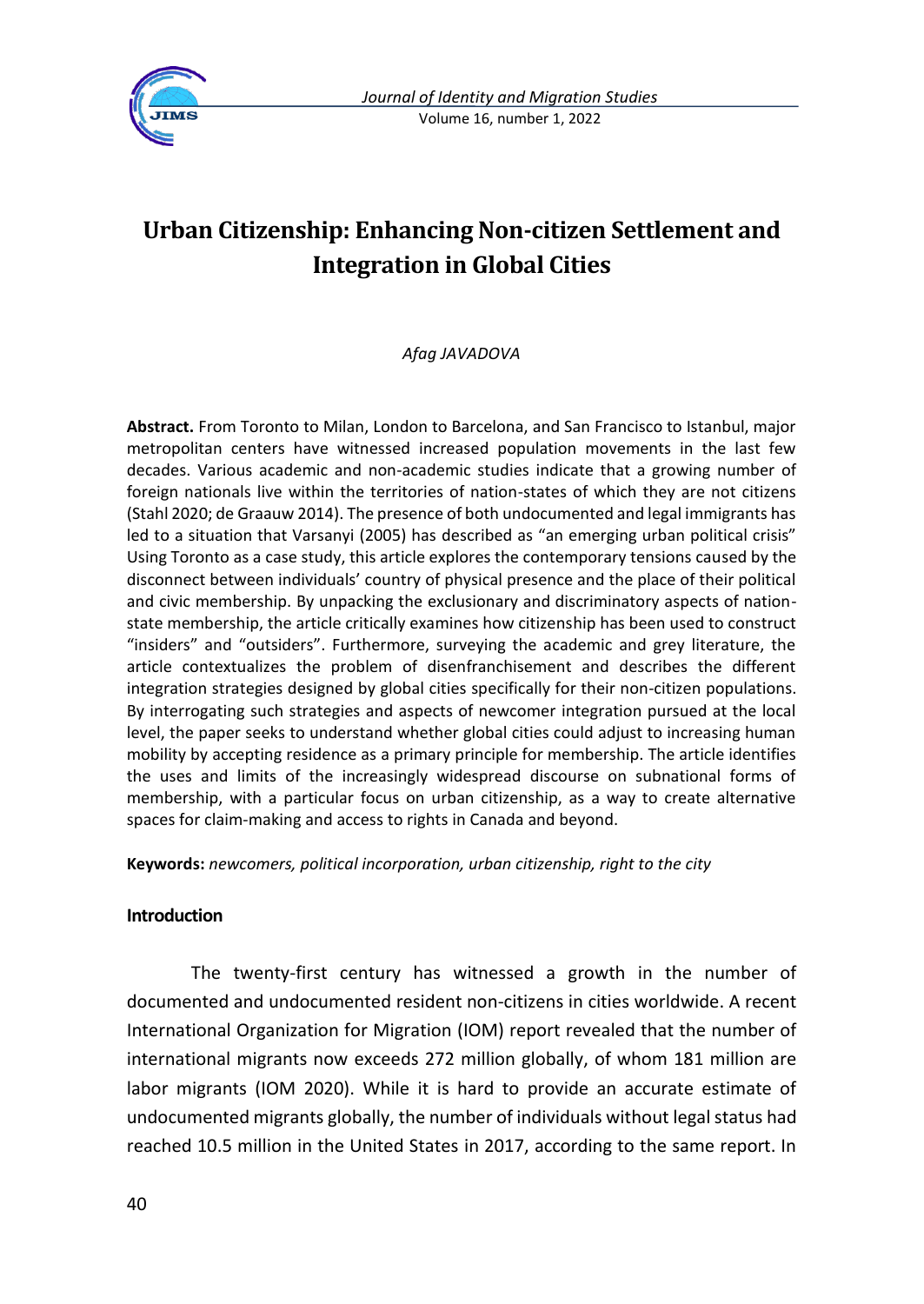

Canada, according to various estimates, there are between 20,000 to 500,000 undocumented migrant residents (Villegas 2018). Unlike the United States and European countries, where unauthorized border crossings account for most undocumented migration, the majority of undocumented individuals in Canada originally entered through legal channels: for example, rejected refugee claimants, expired student permit or work visa holders, and sponsored immigrants (Magalhaes et al. 2010; Morehouse and Blomfield 2011). Both overall admissions, and admissions of various categories of migrants through legal channels, have significantly increased in the past few years. In 2019 alone, Canada admitted over 341,000 permanent residents and issued 402,000 student permits and 404,000 temporary work permits (IRCC 2020).

Research on immigration has also found that most international migrants reside in urban areas. Along with urbanization and population growth, such movements have contributed to social and cultural transformations in urban neighbourhoods (Stahl 2020; Siemiatycki 2015; Tossutti 2012). Regardless of the immigration category or stream, once new migrants arrive in their destination countries, they tend to settle in urban centers because of the higher likelihood of finding employment and suitable accommodation and better access to ethnic, social, and cultural networks (Lee 2017). Evidence drawn from a qualitative study conducted in Vancouver and its suburbs indicated that, while the concentration of newcomers in certain suburban neighbourhoods increased in the past years, the quality of newcomer settlement services funded by the federal and provincial-level governments in these suburban areas "lagged behind" compared to the urban centers (Zuberi 2018, 450).

Major Canadian cities Toronto, Vancouver, and Montreal have become the places of initial destination and permanent residence for over half of all immigrants and recent newcomers to Canada (Paquet et al. 2022). Whereas such groups are in most cases welcomed into labor markets and socially invested in their respective neighborhoods and communities, they are excluded from civic and political membership in their host societies due to the exclusionary nature of the national political system. In addition to the lack of access to electoral decisionmaking and other channels of claim-making, in most cases, migrants do not feel confident accessing services or speaking up against discrimination and injustices because they fear legal consequences. A growing proportion of these urban residents continue to be deprived of adequate socio-political inclusion,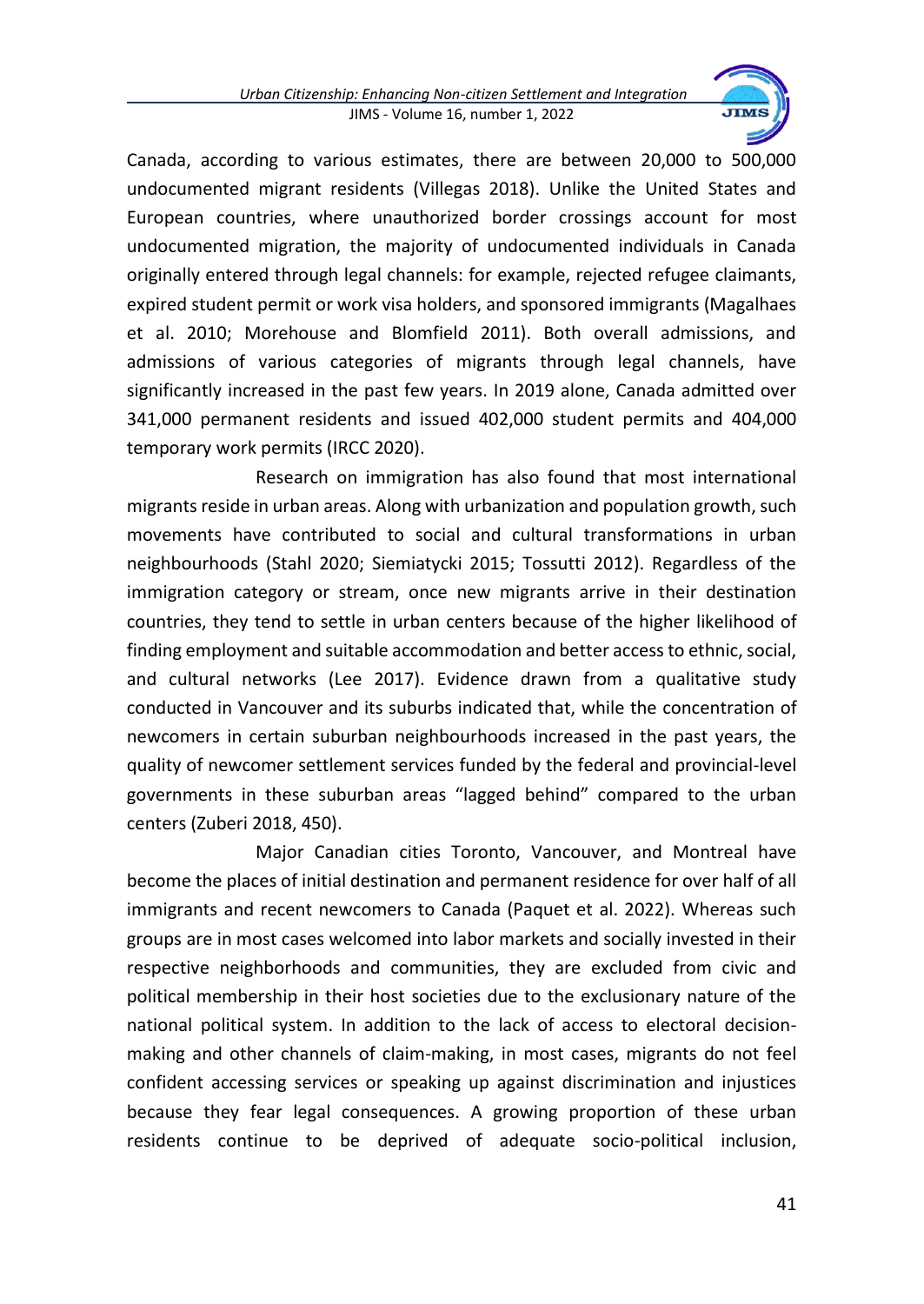

representation, and participation in the municipalities to which they have moved owing to various push and pull factors. Not surprisingly, visible minorities residing in Toronto and the Greater Toronto Area are underrepresented in elected bodies (Davidson et al. 2020; Siemiatycki 2016; 2011).

Siemiatycki and Saloojee (2002), who examined the implications of the civic and political disenfranchisement of non-citizens on domestic political structures in Toronto, argued that underrepresentation of visible minorities and declining degrees of electoral turnout indicated low and "declining public confidence" (270). Non-citizen disenfranchisement has significantly contributed to lower voter turnouts in Canadian metropolitan centers. For instance, Toronto's 2018 voter turnout fell sharply to 41 percent, compared to 60 percent in the 2014 municipal election (Toronto Star 2018). A population roughly the size of London, Ontario, did not participate in the 2018 municipal elections in Toronto due to lack of Canadian citizenship status. The local voter turnout was 33 percent and 39.36 percent in Vancouver, respectively (CBC 2018). Almost twenty years later, the restrictive regime that institutionalizes exclusion and discrimination in urban populations is still in place. The 2020 report developed by the Migrant Integration Policy Index (MIPEX) revealed that, while Canada's policies concerning family reunification, education, anti-discrimination, and access to nationality were generally favorable toward migrants, voting rights and participation in local consultative structures were not accessible for non-citizens, unlike other major immigrant destinations (MIPEX 2020). Even in the local elected offices such as school boards, racialized and visible minority candidates are significantly underrepresented compared to their share of the population. The study by Davisdon et al. (2020) has discovered that the representation gap in Ontario's school boards is linked to a broad array of structural and social factors, including but not limited to the underrepresentation of female and racialized candidates in professions that enable access and networks to political activism, perceptions towards the different aspects of minority integration, and the higher number of incumbent white and male trustees compared to those of their racialized counterparts.

Non-nationals' political incorporation has a number of benefits, including stronger cohesion, commitment to principles of democracy, empowerment, a sense of belonging, and direct participation in decision-making processes (Lee et al. 2006). Remarkably, New Zealand was the first country among the established democracies to grant non-citizens full voting rights at national and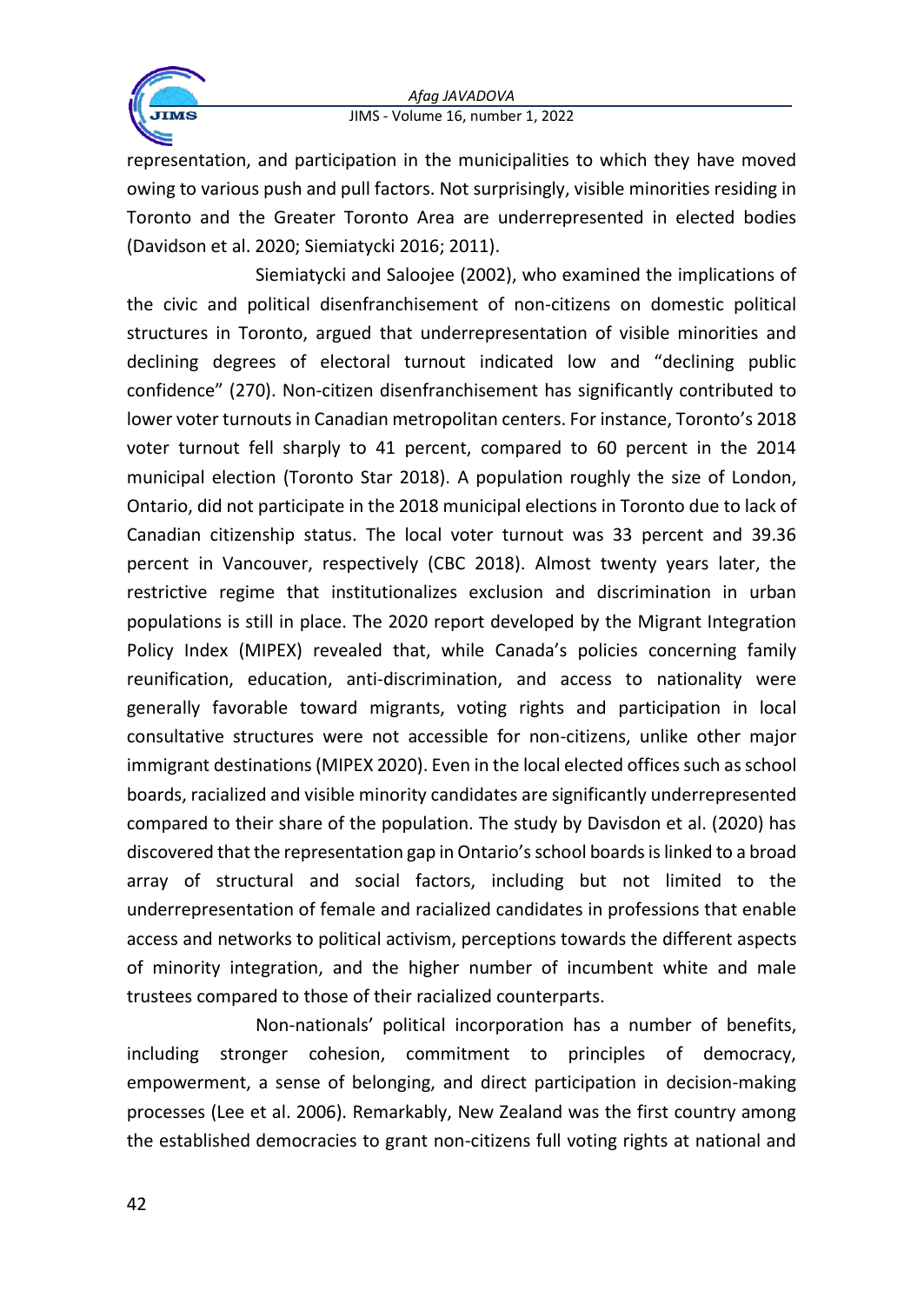

local elections after one year of legal residency. New Zealand's initiative not only enforced the principles of non-discrimination and diversity but also contributed to the establishment of an "inclusive political community" (Barker and McMillan 2014, 63). As the immigrant population in liberal-democratic states grows, non-citizen groups are increasingly being granted access to voting and other possibilities associated with citizenship. Typically, local governments and advocacy groups have been at the forefront of these initiatives. Stahl (2020) argued that in the United States, several cities, including San Francisco and Detroit, have granted voting rights to non-citizens in certain elections. While the question of non-citizen enfranchisement is yet to be legally and practically defined, many municipalities across the country are actively exploring the possibility of extending such rights to their non-national residents.

Using a qualitative exploratory research approach, the article examines the different integration strategies designed by cities specifically for their non-citizen populations. Situated within a critical perspective, the present study contextualizes the problem of alien disenfranchisement in the context of global migration through the lens of intersectionality. Kimberlé Crenshaw coined intersectionality in 1989 with the purpose of critiquing the structural inequalities based on the individuals' class, race, gender, and sexual identities in relation to racialized women. While all forms of critical research interrogate the expressions of power in relation to marginalized groups and communities in one way or another, intersectionality is characterized by challenging asymmetrical power relations embedded in societal and institutional structures and provides "the means for dealing with other marginalizations as well" (Kimberlé 1991, 1299). Consistent with the methodology, the systematic review and analysis of the literature involved the relevant peer-reviewed and non-peer-reviewed publications.

## **Unpacking, Conceptualizing and Criticizing Citizenship**

Contemporary citizenship is a complex concept that encompasses a range of rights, responsibilities, and values held by individuals. Also referred to as nation-state membership, citizenship was conceived as a contract between an individual, territory, and state and regarded as a "democratic form of political membership" (Schinkel 2008, 15). From this perspective, the emphasis of formal nation-state citizenship remained primarily on rights, duties, and participation in the polity.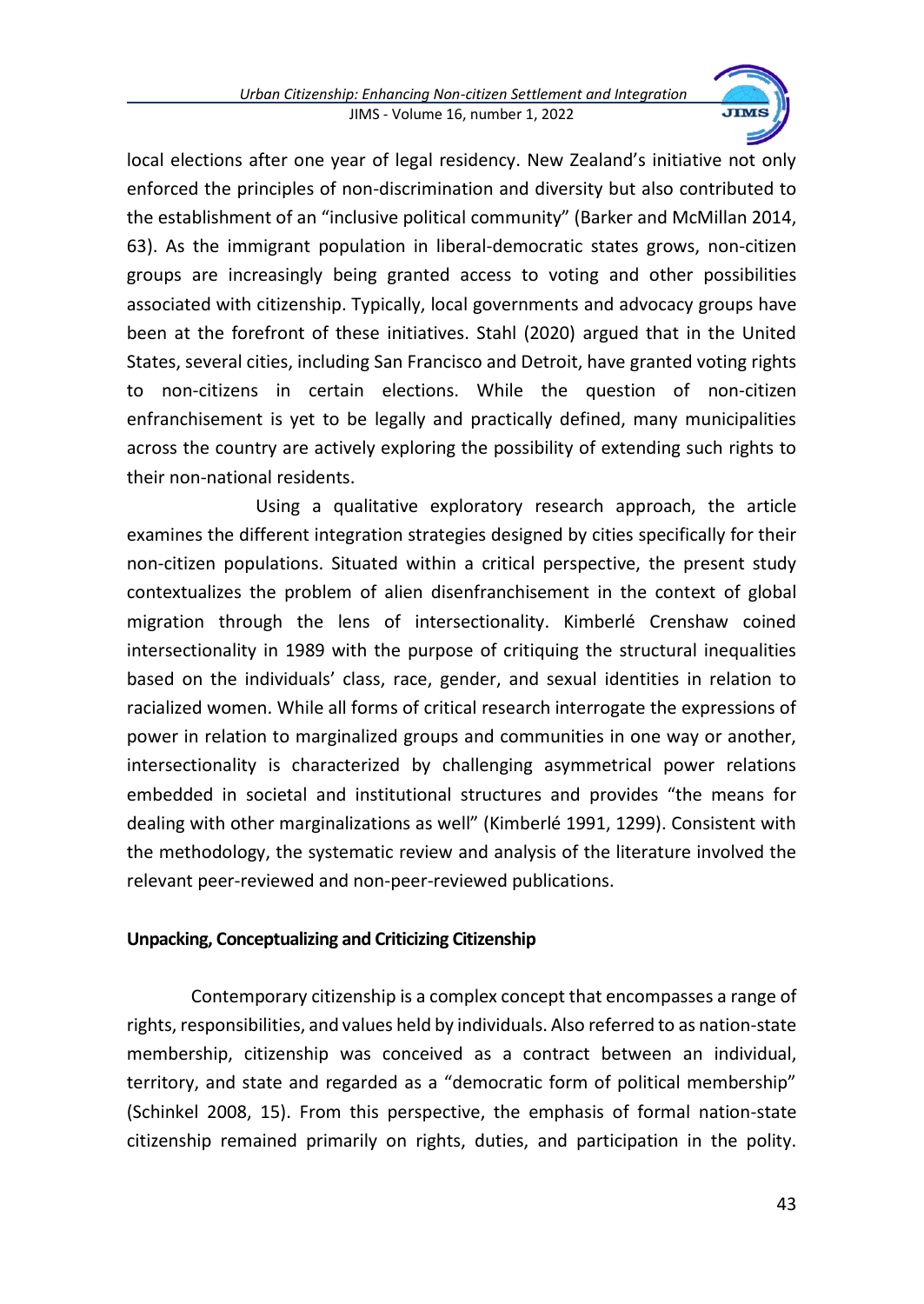



However, formal avenues of participation, such as voting, which is at the heart of democratic participation, remained accessible only to citizens.

*Why does citizenship matter so much?* The British sociologist Thomas Humphrey Marshall's essays on citizenship have been highly influential in conceptualizing this phenomenon. Marshall stated that citizenship comprised three core elements: civil, political, and social rights, which collectively implied "full membership of a community" (1950, 49). By civil rights, Marshall refers to the rights associated with individual freedoms, such as freedom of speech, thought, conscience, and religion; the right to own property and conclude contracts; and the right to justice. Social rights denote the rights to economic security and welfare. Among such rights, access to education and social services are the most noteworthy. Finally, political rights enable individuals to participate in the exercise of political power. The promises of citizenship can be fulfilled once an individual has direct and unconditional access to those rights (Marshall 1963). While Marshall's conceptualization of citizenship has made a crucial contribution to scholarship on citizenship, it has been criticized for focusing mainly on white, male, and bourgeois British communities and dismissing the complex and evolving nature of citizenship (Turner 2009).

For Bloemraad (2000), dimensions of citizenship such as legal status, rights, identity, and participation are intertwined and mutually reinforcing. Elsewhere, Bloemraad and Sheares (2017) underlined that, while such formal status may be less practically significant in poor or non-democratic states, citizenship in Western liberal democracies offers many benefits and privileges. While responsibilities such as obeying the law and paying taxes apply to all individuals regardless of their legal status, benefits such as electoral participation and representation apply mostly to formal members (Lee et al. 2006). At the same time, nation-state citizenship is the most obvious source of categorical inequality in modern liberal democracies, which has contributed to the production of inequality (Brubaker 2015). The transmission of citizenship as a legal status through blood or soil has been described as "inherited property" (Hoover 2013, 26) and "exclusionary practice" (Bloemraad and Sheares 2017, 830).

As mentioned previously, conventional nation-state citizenship has been criticized on several counts, including its failure to ensure the freedoms and rights of non-nationals and marginalized groups. Moreover, citizenship has been used to endorse inclusion and exclusion based on individuals' nationality, race, gender, and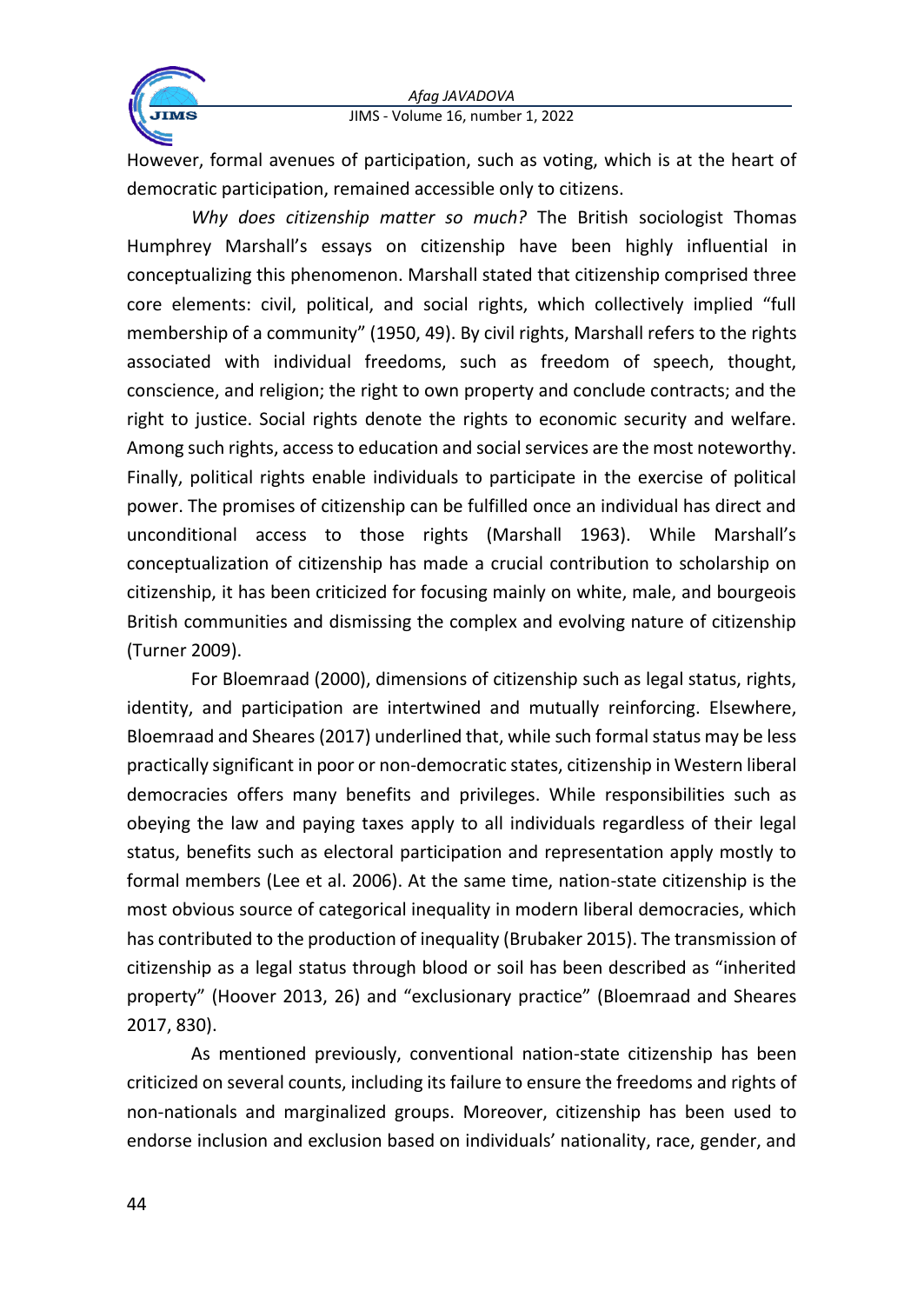

class. Historically, various population groups, such as women and racialized communities, were deprived of suffrage rights (Glenn 2002). Critics argued that allowing those who were privileged by virtue of their parents' nationality, place of birth, or status to become full members, while rejecting non-members' access to equal participation, reinforces the hierarchy of individuals within wider society. Proponents of alien enfranchisement have stated that by excluding non-citizens from the electoral process, nation-states deprive them of the capacity to hold elected officials accountable to all constituents (Hayduk and Koll 2018; Garcia 2011).

### **Supra- and Sub-national Forms of Citizenship**

As various models and frameworks of membership have emerged in recent decades, the academic and grey literature has witnessed growing interest in supranational citizenship. As Auvachez (2009) suggested, the link between political authorities and individuals is not necessarily exclusive. Referring to European Union (EU) citizenship examples, which coexist with national citizenship, Auvachez indicates that membership frameworks can be multiple. In their elaboration of citizenship, Kivisto and Faist highlighted two central themes: dual citizenship and post-national citizenship. Dual citizenship recognizes the possibility of having formal membership status in more than one country (2007, 103). Drawing on empirical data from different states, the authors claim that dual citizenship practices and norms have been established in over 60 states, including Canada. Post-national citizenship implies the emergence of various models and forms of citizenship. The literature is rich with studies examining global, urban, environmental, sexual, social, intimate, economic, cultural, and cosmopolitan models of citizenship (Anderson 2014; Hampshire 2013).

Along with the articulation of supra-national membership, various expressions of urban-level membership have been observed. In the face of global mobility, some social science and urban scholars have developed convincing arguments in support of territorial citizenship and made calls to acknowledge residency as the primary criterion for formal membership (Bauder 2014; Birnie 2020). Increasingly popular discourse on "the right to the city" has been viewed as one of the ways of establishing alternative political spaces in which disenfranchised groups of urban residents seek opportunities. One of the pioneers of the idea of the right to the city was a French sociologist and philosopher Henri Lefebvre. Lefebvre's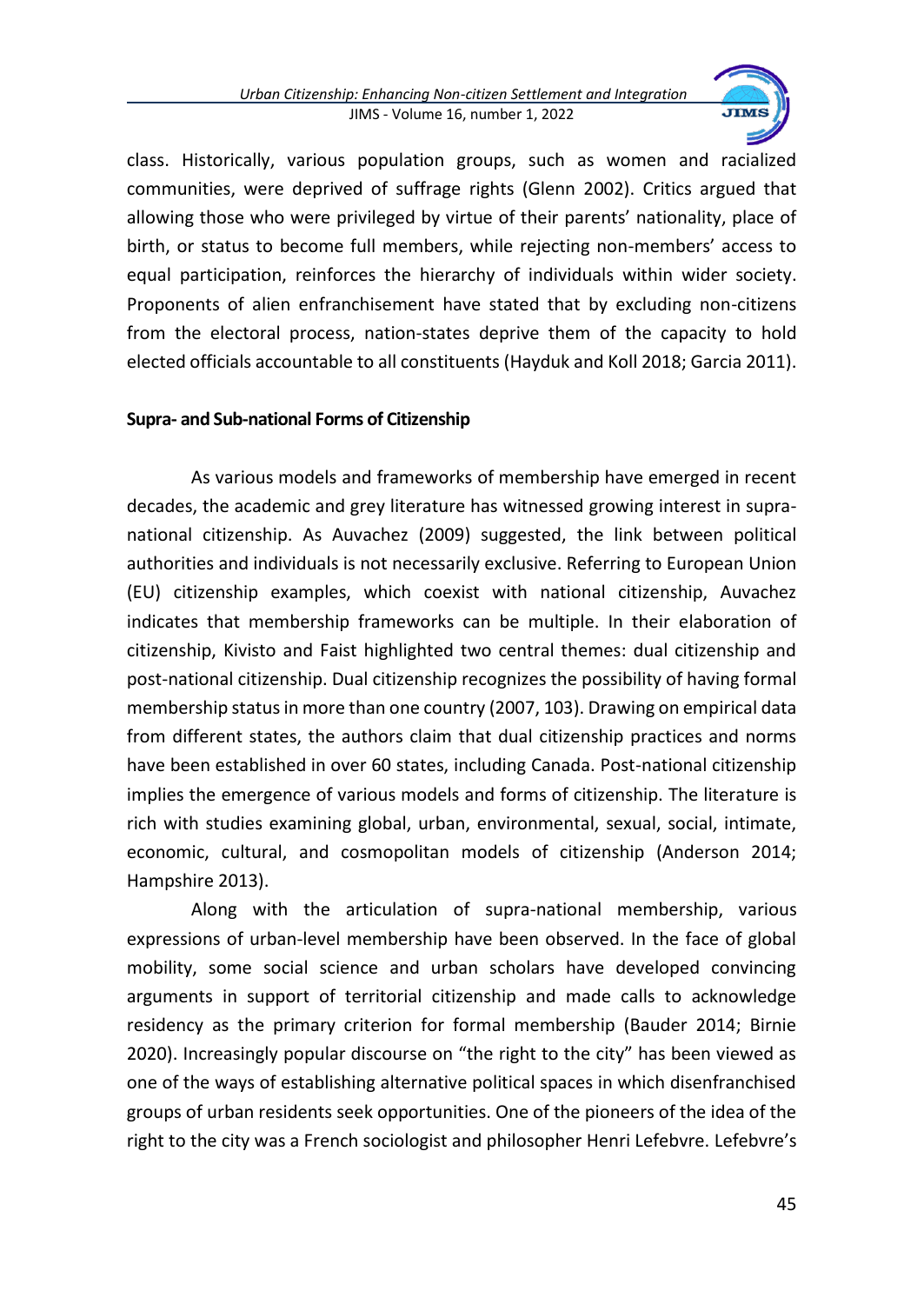

conceptualization of space has become widely acknowledged in urban geography and urban studies, and has resonated with migrant rights advocates. In particular, Lefebvre's famous elaboration on space (2000 [1974]) involved three complex and intertwined levels at which people produce space: physical, mental, and social. Rafesstin (1980, 129) indicates that by the production of physical space, the author suggests that space is a "pre-existing reality which is subsequently transformed into territory through various political mechanisms" (as cited in Brennar and Elden 2009, 363). During the transformation process, the state and city have developed a relationship where the state "has the city as its center" (Lefebvre 2009, 224). Lefebvre's account of mental (cognitive) space is constructed around the "knowledge and logic, of maps and mathematics, of space as the instrumental space of social engineers and urban planners" (Elden 2001, 815). The social process of production of space involves "hierarchically ordered institutions, of laws and conventions upheld by "values" that are communicated through the national language" (Lefebvre 2009, 224).

In Lefebvre's vision, social space is a dynamic realm where relationships can be produced and modified over time. While the state is viewed as a main political actor in which the powers of control were nested, the author points out the challenges the states encountered as a result of *autogestion* of urban life or "a movement for self-management, or workers' control —a revolt against control and management from above" (Elden 2004, 157). In general terms, Lefebvre argued that urban inhabitants should have the right to participate centrally in all decisions that produce urban space. The powers embedded in the given territorial and bounded structure, i.e., the nation-state, are being challenged and reconfigured by popular debates about circulations of people and the right to the city framework. Nevertheless, Lefebvre's theorization of the right to the city did not follow a clear and straightforward definition, and hence, was open to many interpretations. Urban geographer Mark Purcell (2002) indicates that Lefebvre's ambiguous definition has given rise to a range of different interpretations in writing on citizenship, urban studies, human rights, and development. Purcell argues that the right to the city is to be exercised in the most immediate sense, as a right to configure the urban space in all its manifestations. In its institutionalized form, this right would involve, for example, the participation of urban residents in the board meetings of a corporation when the latter involves making decisions that are to affect life in the city.

Scholars who drew parallels between ancient Greek city-states and modern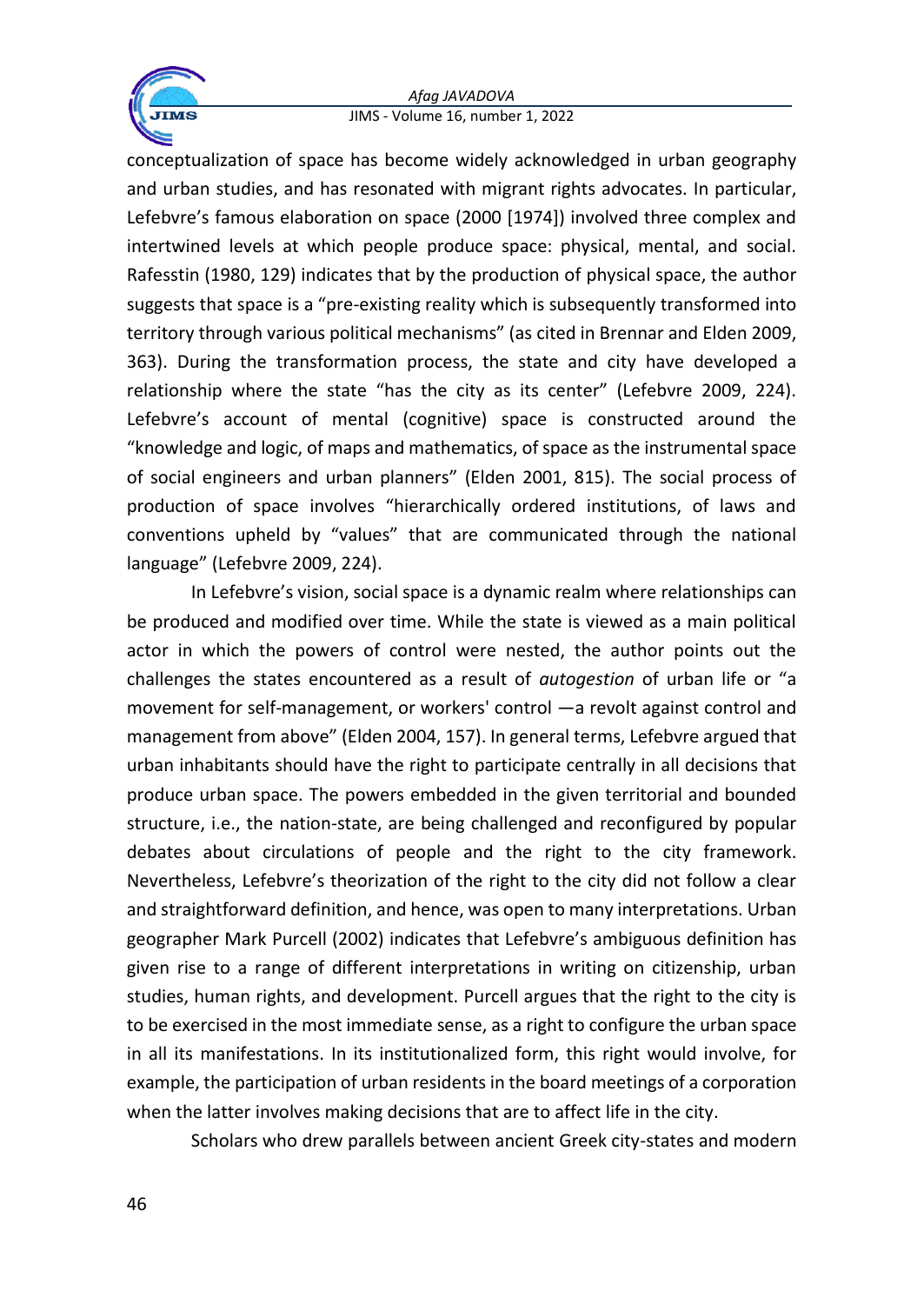

urban citizenship movements have argued that urban citizenship is not a new idea but has resurged due to global human movements (Stahl 2020; Foerster 2019). In "Reinventing Urban Citizenship," Bauböck (2003) argues that restricting citizenship to nationals of the state is unjustifiable. As political communities, cities need to emancipate all residents by granting full local citizenship to all residents within their jurisdiction after a specified duration of residence. Considering that immigrants generally have specific interests in local politics, granting them the franchise at the local level may ensure a political voice in decisions that affect their most immediate interests. Some scholars have expressed their disagreement with the discourse on supranational and subnational citizenship in the wake of predictions about the devaluation or erosion of nation-state citizenship. Hansen (2009), for instance, attaches great importance to national citizenship and argues that only those foreign nationals who deserve to become members should be naturalized by the nationstates. With regard to the identity dimension of citizenship, Hansen argues that "[c]itizenship … plays a role in fostering solidarity" (13), whereas liberal multiculturalism weakens cohesion among members of the host country and newcomers.

Urban citizenship has been viewed as a practice that can address the democratic deficit in destination countries. Despite the views that urban citizenship undermines national citizenship, Bosniak (2006) suggested that national citizenship is being supplemented by other forms of citizenship practices. Bauböck (2020) claimed that urban citizenship should not be an alternative to nation-state membership. Regardless of scope and scale, urban-level membership could complement or replace national citizenship. As Rodríguez (2010) puts it, the extension of the franchise in national and subnational elections to non-citizens in New Zealand hardly seems to reflect an undervaluing of the vote and, in fact, reinforces the nation's conceptualization of its political culture.

## **The Canadian Context**

Toronto, the largest Canadian city, has been "a majority-immigrant city" since the early 2000s (Landolt 2020, 78). The city has become "a remarkably diverse ethnocultural, linguistic and religious community" (Siemiatycki and Isin 1997, 75). Presently, avenues for formal political participation in Toronto and other Canadian municipalities are largely based on national citizenship. Despite the surge of support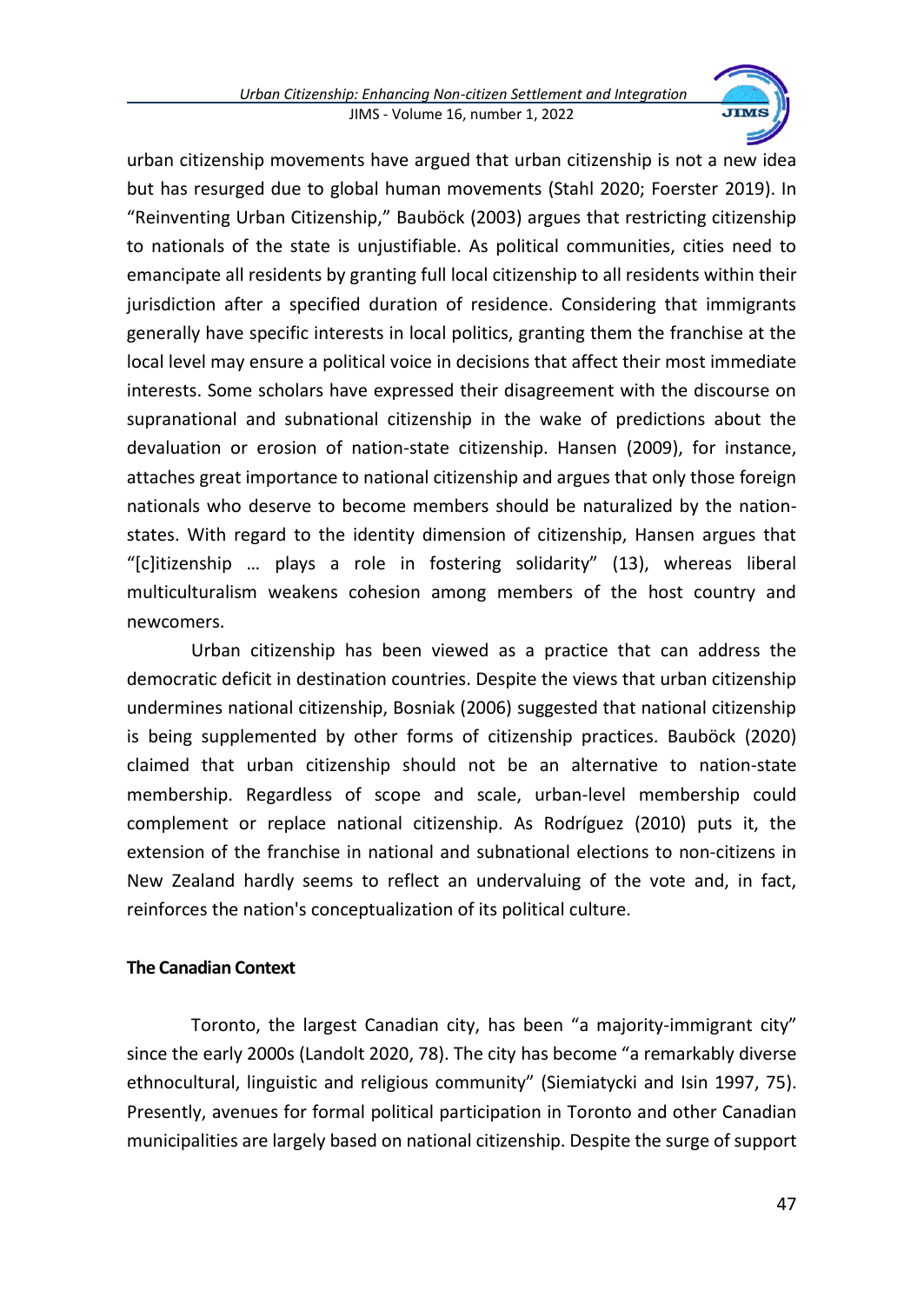

for non-citizen voting at the local level, mostly from immigrant labor and social justice organizations (Siemiatycki and Marshall 2014), and growing scholarly interest in recent years, proponents have faced significant backlash. Moreover, the Canada-Ontario-Toronto Memorandum of Understanding on Immigration, despite being seen as a significant step toward creating "more effective collaboration between federal, municipal and provincial governments" in relation to immigrant settlement and integration, has limited the Toronto municipal authority to a consultative role (Rose and Preston 2017, 29).

As many have witnessed, some immigrant-receiving countries have gone further and provided voting rights to third-party nationals, such as in Ireland, New Zealand, and parts of the United States. Some immigrant-dense cities in the Americas and Europe have pursued various initiatives that contribute towards establishing good practice in empowering non-citizen urban habitants, for example by improving equitable access to city services. While most policies concerning migrants are made and regulated at the federal and regional levels, sub-national forms of membership are expressions of policy interventions that emerged as a response to past or emerging social injustice that affects communities at the local level. Drawing on the case studies of Barcelona, Milan, and other European cities, Garcia (2006) argued that urban citizenship hence encourages the formulation of policies and instruments to respond to local communities' and people's needs, notwithstanding their legal status:

Urban and regional forms of citizenship develop when: policy instruments are introduced locally and regionally in order to maintain and/or create social entitlements as a result of citizens' demands or as a result of local institutions' innovative practices; and when the mechanisms for political integration provide an open sphere for participation and contestation not only for established citizens, but also for denizens (754).

In the context of the increasing legal and political weight of American cities, "don't ask, don't tell" policies with regard to immigrants have been gathering momentum since the late 1980s. The claims of urban inhabitants have been diverse, ranging from affordable housing to healthcare, better job opportunities, and fair and equal pay (Blokland et al. 2015). One common aspect of these claims and mobilizations is that urban inhabitants use local spaces, i.e., cities, to access services and make claims. Among the diverse migrant-friendly and human-rights-based initiatives, sanctuary city movements have been the most noteworthy ones. While a precise definition or conceptualization of "sanctuary" does not necessarily exist in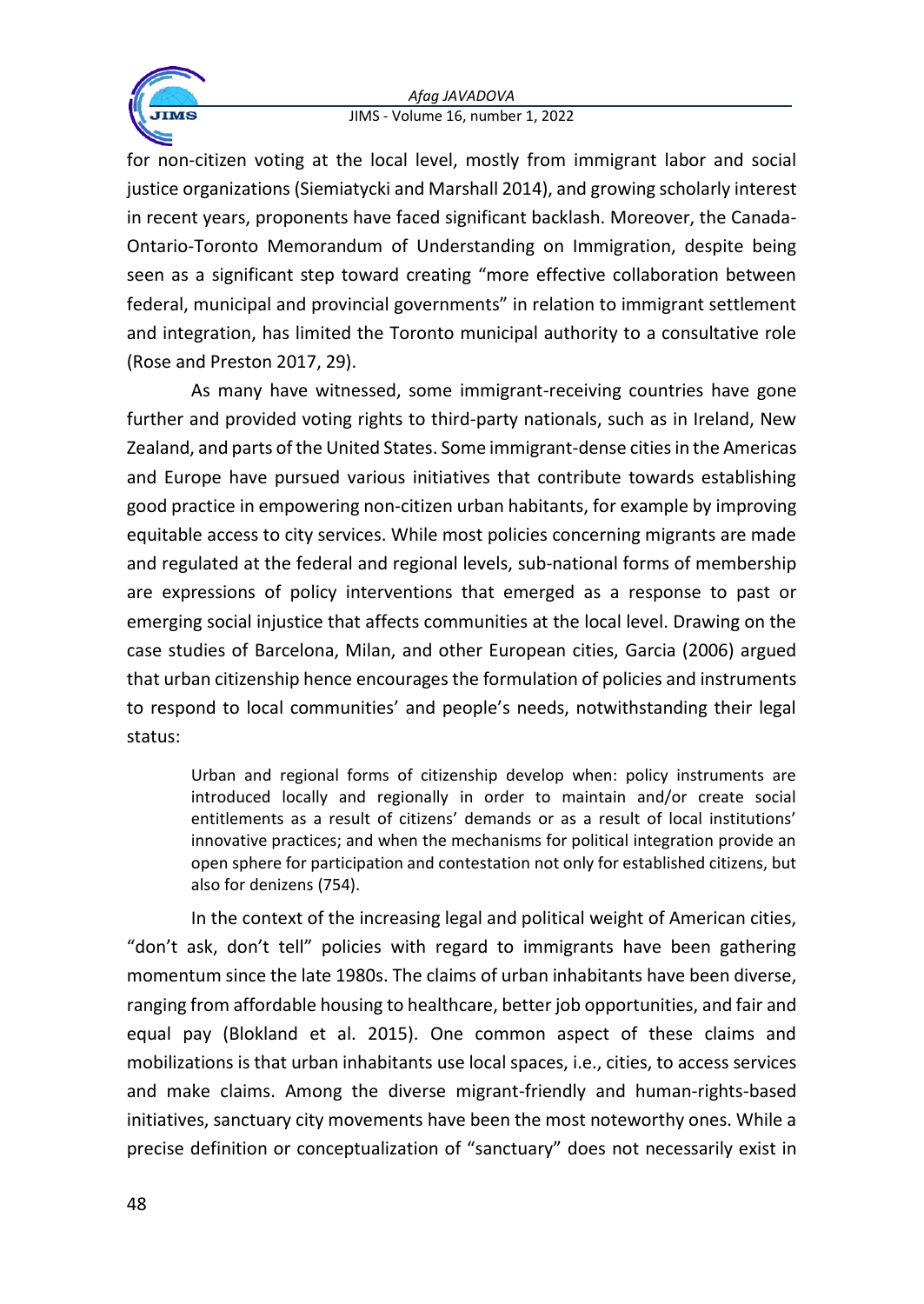

legal glossaries or scholarly works, it may refer to "public and private safe spaces for unauthorized immigrants because sanctuary policies, for the most part, are still implemented by local governments and private groups such as churches" (Villazor 2008, 135). O'Brien, Collingwood, and El-Khatib (2019) defined a sanctuary city as "a city or police department that has passed a resolution or ordinance expressly forbidding city or law enforcement officials from inquiring into immigration status and/or cooperation with Immigration and Customs Enforcement" (4).

Sanctuary movements vary significantly between states and localities by scope and scale. Nevertheless, they share common characteristics of promoting urban centers as a space of belonging for all residents regardless of migration status and challenging exclusionary "national policies and practices regulating migration and belonging attitudes and practices" (Bauder 2017, 175). Toronto became the first sanctuary city in Canada in 2013. Other immigrant-dense Canadian cities adopted similar sanctuary policies: for example, Hamilton and Vancouver in 2014 and 2016, respectively. The primary goal of this policy was to ensure that all residents, regardless of immigration status, could access social services without fear of detention or deportation. While the symbolic significance of this initiative was high, in practice it did not produce many recognizable results (Hudson et al. 2017).

Notably, global cities often act as "first responders for migrants' wellbeing" (Paquet et al. 2022, 86). Some migrant cities have already adopted spaceand issue-specific local bureaucratic membership models, with the objective of facilitating undocumented migrants' access to local services. According to de Graauw (2014), local bureaucratic membership is a pragmatic concept because it acknowledges national authority over immigration and citizenship. The city is understood to be the lowest administrative level, and local bureaucratic membership capitalizes on cities' discretionary administrative powers over their non-citizen populations. By introducing urban or municipal identification cards, such cities have enabled irregular migrants to identify themselves to relevant local authorities and frontline staff, including municipal authorities, police, schools, hospitals, libraries, or local businesses. These identification papers are valid in the jurisdictions that issue them, but do not confer legal status on the holder. Empirical evidence from the United States indicates that, in navigating jurisdictional restrictions imposed by the Constitution, cities such as New Haven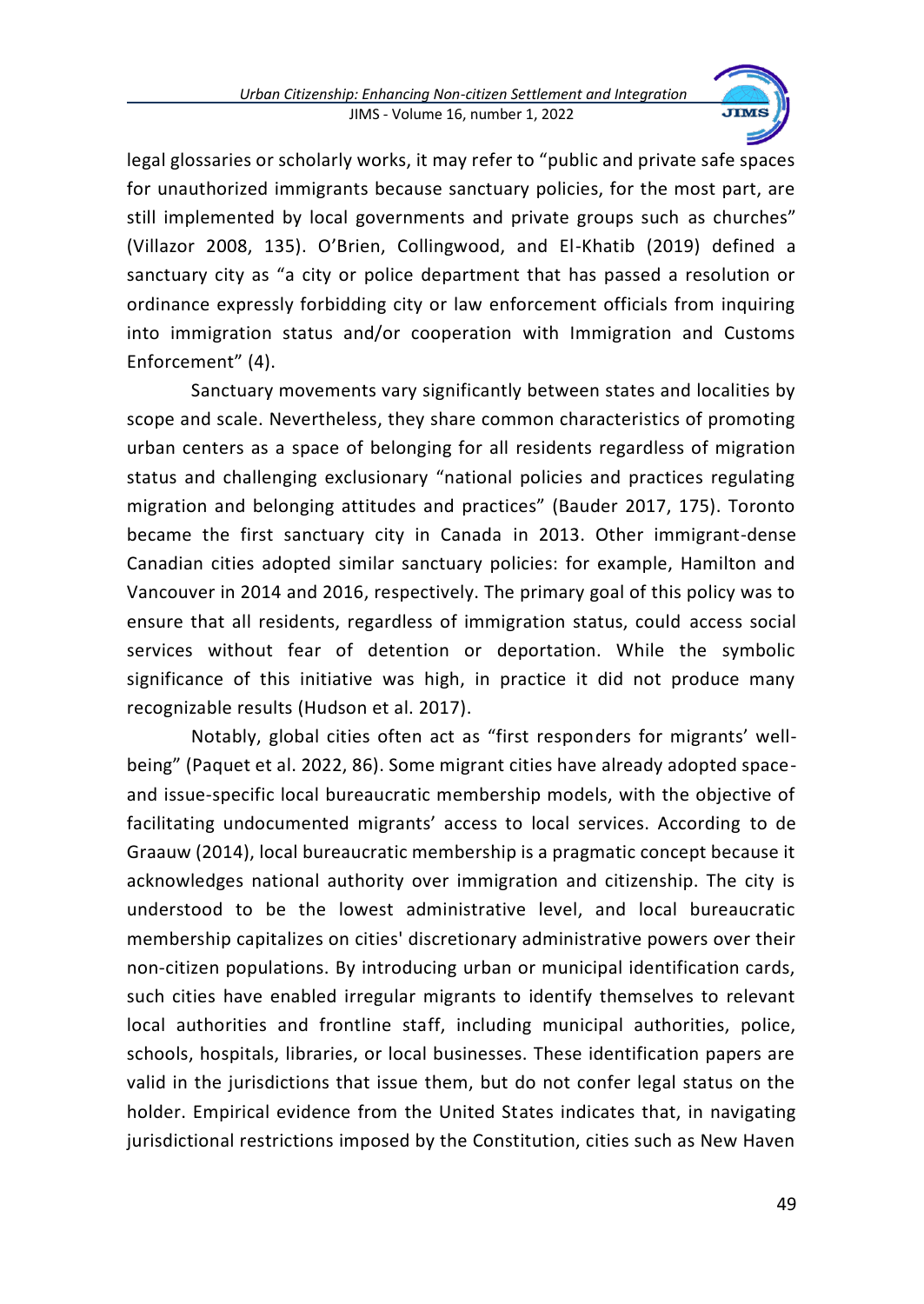

and San Francisco developed local identification cards to enable undocumented migrants to access city-run services (310).

As the COVID-19 pandemic has further exacerbated the disadvantages faced by non-citizen populations in global cities, urban-level governments and stakeholders need to create more inclusive and equal conditions to integrate their marginalized communities into the public and political realms. In light of the ongoing pandemic, evidence drawn from Canada suggested that the COVID-19 outbreak has taken an unequal toll on racialized communities and migrants. Federally-funded settlement support programs are not accessible to undocumented individuals, refugee claimants, temporary foreign workers, and study permit holders (Praznik and Shields 2018). While social inequality is not a new phenomenon, the pandemic has disproportionately impacted the health of minority communities and diminished their access to health services, housing, employment, and financial support (ICES 2020). In the context of the pandemic, migrant groups were exposed to increased levels of racism and xenophobia (Lee and Johnstone 2021). Likewise, unemployment and economic challenges have disproportionately impacted migrant populations and racially marginalized groups in the United States and Europe. Despite entitlements to healthcare and other public services, some minority communities and migrant groups across the European states were excluded from the COVID-19 response as a result of administrative, linguistic and cultural barriers (Kumar et al. 2021; Berntsen and Skowronek 2021; Perry et al. 2021; OECD 2020). The citizen/non-citizen division has been particularly concerning with regard to urban residents' access to healthcare (Landolt 2020).

While research on responses to COVID-19 driven inequalities is still ongoing, some positive ad-hoc initiatives have been documented at the subnational level. As noted by Paquet et al., three Canadian provinces - Ontario, British Columbia, and Quebec - have adjusted their policies to accommodate the Covid-19 related healthcare needs of all individuals regardless of their immigration status (91). While local municipalities across Canada are nearly powerless in relation to immigration policy-making, they continue to be primary responders for the needs of citizens, permanent residents, temporary residents, and undocumented migrants alike. Ultimately, cities with larger immigrant populations should advocate for greater non-citizen empowerment and incorporation using the right to the city framework.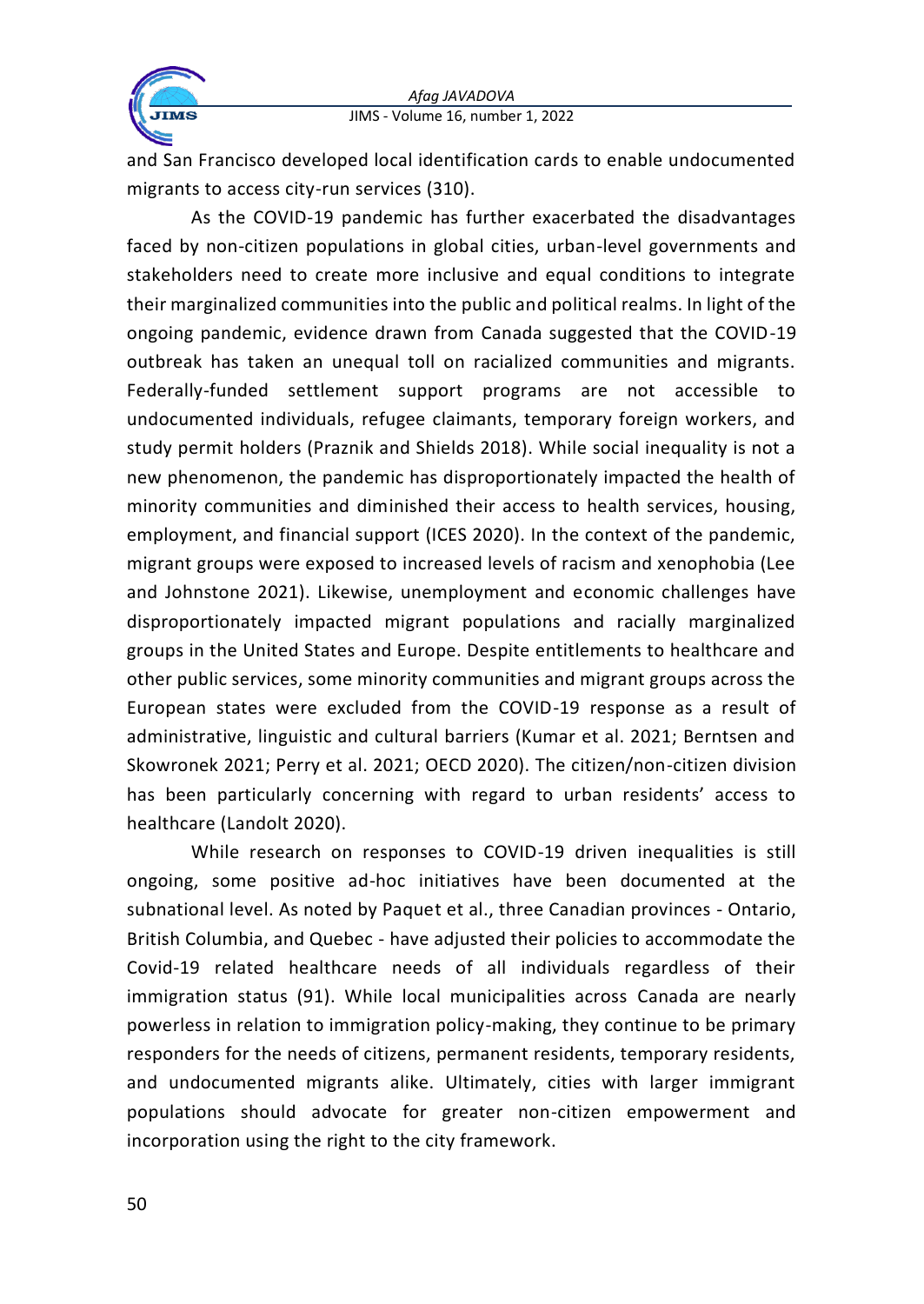

### **Conclusion**

One of the ongoing dilemmas of the contemporary nation-state has been the desire to define its territory and members, while providing rights and privileges to all populations within its boundaries. Unfortunately, national citizenship has come under scrutiny for not being able to balance these needs. Subsequently, in some European and American municipalities, urban citizenship has been seen as a means to address the democratic deficit. Worldwide, a number of global cities have already pursued various strategies toward reinstating urban-level citizenship, primarily by providing access to city-wide services and - to a lesser degree - recognizing voting rights for permanent residents in local elections and consultative bodies. In addition, some urban centers have introduced permanent and temporary policy responses and targeted support mechanisms to ensure non-citizen inhabitants could access city services on par with the citizens.

The purpose of this article was to review the literature on the urban citizenship framework and present recent empirical findings on its practical benefits. Integrating an intersectionality lens and a critical perspective, the article discussed the issue of alien disenfranchisement in the context of Canada. The literature suggests that non-citizens, especially undocumented migrants, continue to be disadvantaged based on their legal status. In the case of Canada, major metropolitan centers such as Toronto have not been able to create a truly equal and fair environment for all community members, despite being committed to the principles of diversity, equity, and access and promising equal rights and access to all urban residents, regardless of their racial characteristics, place of origin, or immigrant status<sup>1</sup>. The evidence highlights how the oppressive national policies and practices, coupled with the individuals' race and identity, have created asymmetrical power relations between citizens and non-citizens.

As evidenced by the 2021 Annual Report of the Canadian Minister of Immigration, Refugees and Citizenship to Parliament, the federal government has set the newcomer intake to 1.3 million in the years 2022-2024 (Government of Canada 2022). As the number of immigrants needed to address the country's labor market needs and population growth will continue to grow, the question of the right

<sup>&</sup>lt;sup>1</sup> City of Toronto. (n.d.). Equity, Diversity & Inclusion. Accessed February 12, 2002, https://www.toronto.ca/city-government/accessibility-human-rights/equity-diversityinclusion/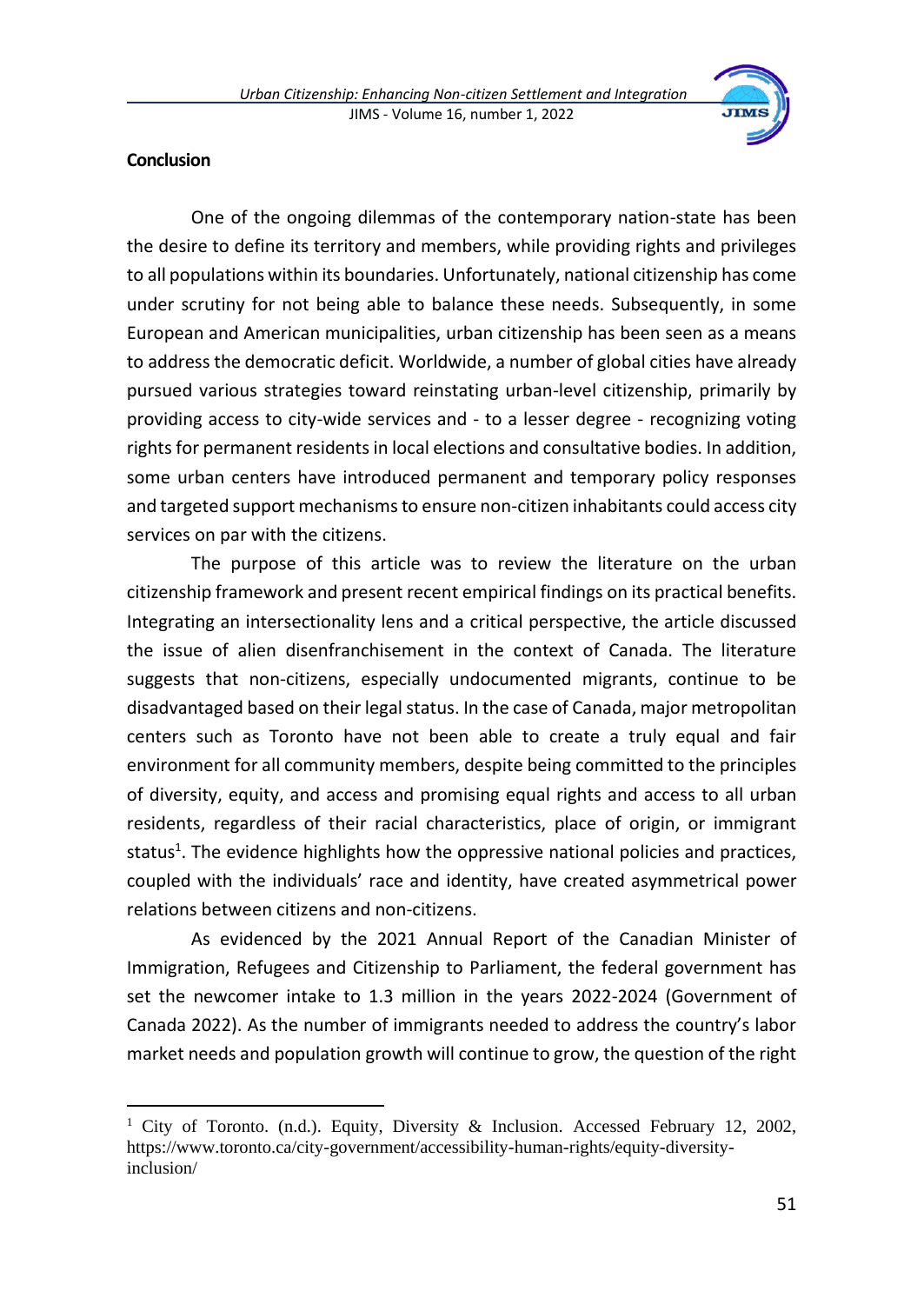

to the city remains highly relevant. In line with the literature on urban citizenship, the paper argued that the urban citizenship debate could offer an important framework for developing more inclusive and progressive policy frameworks, including that of non-citizen voting, in an era of increased human mobility. Urban citizenship holds the potential to ensure equal access to local services and facilities for all urban inhabitants. Hence, by embracing the principles and practices of urban (local) membership, Canadian municipalities like Toronto should offer policies and programs specific to the needs of their large non-citizen populations.

## **References**

- Anderson, Bridget. 2014. "Exclusion, failure, and the politics of citizenship". Ryerson Centre for Immigration and Settlement. RCIS Working Paper No. 2014/1.
- Auvachez, Elise. 2009. "Supranational Citizenship Building and the United Nations: Is the UN Engaged in a "Citizenization" Process?" *Global Governance* 15 (1): 43-66.
- Barker, Fiona and Kate McMillan. 2014. "Constituting the Democratic Public : New Zealand's Extension of National Voting Rights to Non-Citizens." *New Zealand Journal of Public and International Law*12 (1): 61-80.
- Bauböck, Rainer. 2003. "Reinventing Urban Citizenship", *Citizenship Studies*, 7:2:139-160
- Bauböck, Rainer. 2020. Cities vs States: Should Urban Citizenship be Emancipated from Nationality?, *VerfBlog*, https://verfassungsblog.de/cities-vs-states-should-urban-citizenship-be-emancipatedfrom-nationality/
- Bauder, Harald. 2014. "Domicile Citizenship, Human Mobility and Territoriality." *Progress in Human Geography* 38 (1): 91-106.
- Bauder, Harald. 2017. "Sanctuary Cities: Policies and Practices in International Perspective." *International Migration*55 (2): 174-187.
- Berntsen, L. E. and N. J. Skowronek. 2021. State-of-the-Art Research Overview of the Impact of COVID-19 on Migrant Workers in the EU and the Netherlands. Radboud University Nijmegen: Nijmegen Sociology of Law Working Papers Series
- Birnie, Rutger. 2020. "Citizenship, Domicile and Deportability: Who should be Exempt from the State's Power to Expel?" *Citizenship Studies* 24 (3): 371-388.
- Blokland, Talja, Christine Hentschel, Andrej Holm, Henrik Lebuhn, and Talia Margalit. 2015. "Urban Citizenship and Right to the City: The Fragmentation of Claims: Urban Citizenship and Right to the City." *International Journal of Urban and Regional Research*39 (4): 655-665.
- Bloemraad, Irene. 2000. "Citizenship and Immigration a Current Review." *Journal of International Migration and Integration* 1 (1): 9-37.
- Bloemraad, Irene and Alicia Sheares. 2017. "Understanding Membership in a World of Global Migration: (how) does Citizenship Matter?" *The International Migration Review*51 (4): 823-867.
- Bosniak, Linda. (2006). *The citizen and the alien: Dilemmas of contemporary membership.*Princeton, NJ: Princeton University Press.
- Brenner, Neil and Stuart Elden. 2009. "Henri Lefebvre on State, Space, Territory." *International Political Sociology* 3 (4): 353-377.
- Brubaker, Rogers. 2015. *Grounds for Difference*. Cambridge, MA: Harvard University Press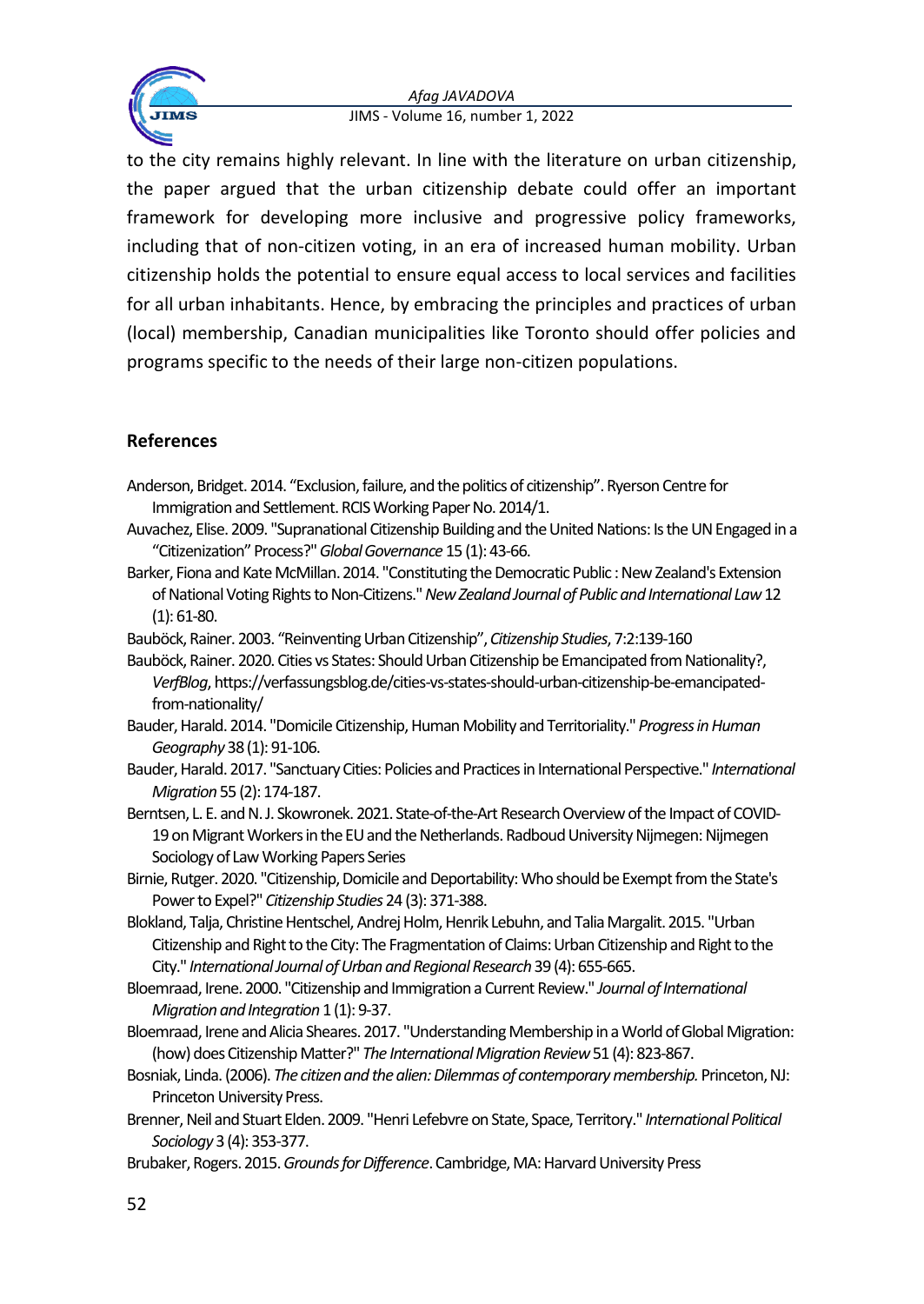

City of Toronto. n.d. "Equity, Diversity & Inclusion". Accessed February 12, 2022

- https://www.toronto.ca/city-government/accessibility-human-rights/equity-diversity-inclusion/ Crenshaw, Kimberle. 1991. "Mapping the Margins: Intersectionality, Identity Politics, and Violence Against Women of Color." *Stanford Law Review*43 (6): 1241-1299.
- Davidson, Adrienne M., R. Michael McGregor, and Myer Siemiatycky. 2020. "Gender, Race and Political Ambition: The Case of Ontario School Board Elections." *Canadian Journal of Political Science* 53 (2): 461-475.
- de Graauw, Els. 2014. "Municipal ID Cards for Undocumented Immigrants: Local Bureaucratic Membership in a Federal System." *Politics & Society* 42 (3): 309-330.
- Elden, Stuart. 2001. "Politics, Philosophy, Geography: Henri Lefebvre in Recent Anglo-American Scholarship."*Antipode* 33 (5): 809-825.

Elden, Stuart. 2004. *Understanding Henri Lefebvre: Theory and the Possible.* New York.

- Foerster, Amy. 2019. "Solidarity or Sanctuary? A Global Strategy for Migrant Rights." *Humanity & Society* 43 (1): 19-42.
- Garcia, John A. 2011. "Immigrants and Suffrage: Adding to the Discourse by Integrating State Versus National Citizenship, Dual Domestic Residency, and Dual Citizenship." *Harvard Journal of Hispanic Policy* 24: 21.
- Garcia, Marisol. 2006. "Citizenship Practices and Urban Governance in European Cities." *Urban Studies*  43 (4): 745-765.
- Glenn, Evelyn. 2002. *Unequal freedom: How race and gender shaped American citizenship and labor.*  Harvard University Press.
- Government of Canada. "Notice –Supplementary Information for the 2022-2024 Immigration Levels Plan". Accessed February 15, 2022, https://www.canada.ca/en/immigration-refugeescitizenship/news/notices/supplementary-immigration-levels-2022-2024.html
- Hampshire, James. 2013. *The Politics of Immigration*. Cambridge: Polity
- Hansen, Randall. 2009. "The Poverty of Postnationalism: Citizenship, Immigration, and the New Europe." *Theory and Society* 38 (1): 1-24.
- Hayduk, Ron and Kathleen Coll. 2018. "Urban Citizenship: Campaigns to Restore Immigrant Voting Rights in the US." *New Political Science* 40 (2): 336-352.
- Hoover, M. 2013. "Undocumented migration, the fourteenth amendment and the enduring battle over who counts". *College of Liberal Arts & Social Sciences Theses and Dissertations*. https://via.library.depaul.edu/etd/140
- Hudson, Graham, Idil Atak, Michele Manocchi, and Charity-Ann Hannan. 2017. "(no) Access T.O.: APilot Study on Sanctuary City Policy in Toronto, Canada." *SSRN Electronic Journal.*
- ICES. "COVID-19 in Immigrants, Refugees and Other Newcomers in Ontario: Characteristics of Those Tested and Those Confirmed Positive, as of June 13, 2020." Accessed February 8, 2022, https://www.ices.on.ca/Publications/Atlases-and-Reports/2020/COVID-19-in-Immigrants-Refugeesand-Other-Newcomers-in-Ontario
- International Organization for Migration. "World Migration Report 2020". Accessed February 4, 2022, https://www.un.org/sites/un2.un.org/files/wmr\_2020.pdf
- Immigration, Refugees and Citizenship Canada."2020 Annual Report to Parliament on Immigration". Accessed February 6, 2022, https://www.canada.ca/en/immigration-refugees-
- citizenship/corporate/publications-manuals/annual-report-parliament-immigration-2020.html Kivisto, Peter and Thomas Faist. 2007. C*itizenship: Discourse, Theory, and Transnational Prospects.* Blackwell Pub.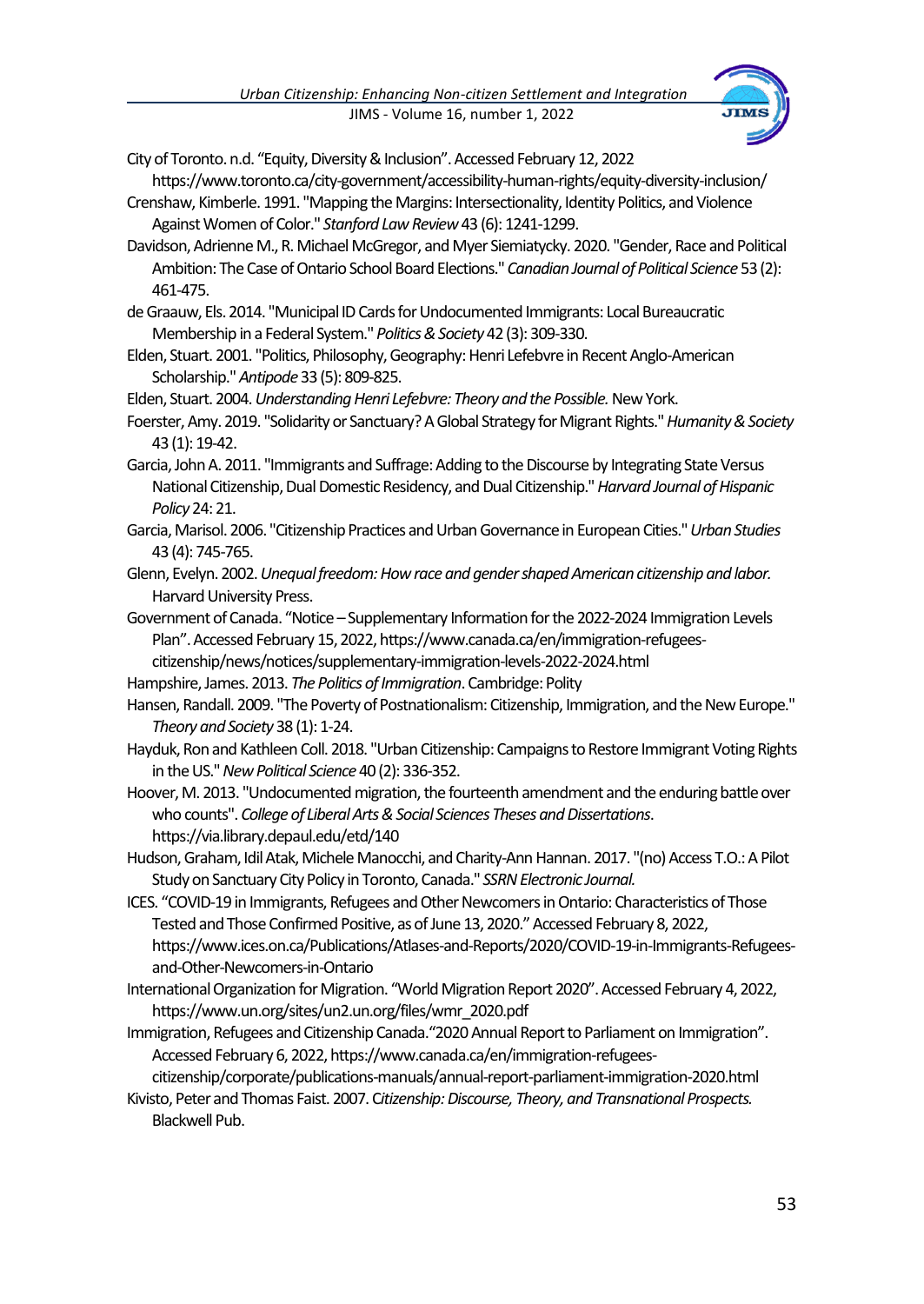

Kumar, Bernadette N., Sally Hargreaves, Charles Agyemang, Rosemary A. James, Karl Blanchet, and Laurence Gruer. 2021. "Reducing the Impact of the Coronavirus on Disadvantaged Migrants and Ethnic Minorities." *European Journal of Public Health* 31: IV9-IV13.

- Lee, Eunjung and Marjorie Johnstone. 2021. "Lest we Forget: Politics of Multiculturalism in Canada Revisited during COVID-19." *Critical Sociology* 47 (4-5): 671-685.
- Lee, June J.H., ed. 2017. *World Migration Report 2015. Migrants and Cities: New Partner-ships to Manage Mobility*. Geneva: IOM.
- Lee, Taeku, S. Karthick Ramakrishnan, and Ricardo Ramírez.2012; 2006. Transforming Politics, Transforming America: The Political and Civic Incorporation of Immigrants in the United States, edited by Taeku Lee, S. Karthick Ramakrishnan and Ricardo Ramírez. Charlottesville: University of Virginia Press.

Lefebvre, Henri. 2000 [1974], *La Production de l'espace*. Paris: Anthropos.

- Lefebvre, Henri. 2009. "Space and the State". In Stuart Elden, Neil Brenner, and Gerald Moore *State, Space, World: Selected Essays*. Minneapolis: University of Minnesota Press: 223-253.
- Magalhaes, Lilian, Christine Carrasco, and Denise Gastaldo. 2009; 2010. "Undocumented Migrants in Canada: A Scope Literature Review on Health, Access to Services, and Working Conditions." *Journal of Immigrant and Minority Health*12 (1): 132-151.
- Marshall, Thomas Humphrey.1950. *Citizenship and Social Class and Other Essays*. Cambridge: University of Cambridge Press.

Marshall, Thomas Humphey. 1963. *Sociology at the crossroads: and other essays*. London: Heinemann.

- Migrant Integration Policy Index. "Key Findings: Canada 2019". Accessed February 11, 2022, https://www.mipex.eu/canada
- Morehouse, Christal and Michael Blomfield. 2011. Irregular Migration in Europe: *Migration Policy Institute,*

https://www.migrationpolicy.org/sites/default/files/publications/TCMirregularmigration.pdf O'Brien, Benjamin Gonzalez, Loren Collingwood, and Stephen Omar El-Khatib. "The Politics of Refuge:

Sanctuary Cities, Crime, and Undocumented Immigration."*Urban Affairs Review* 55(1): 3–40.

- OECD. "What is the impact of the COVID-19 pandemic on immigrants and their children?" October 19, 2020, https://www.oecd.org/coronavirus/policy-responses/what-is-the-impact-of-the-covid-19 pandemic-on-immigrants-and-their-children-e7cbb7de/
- Paquet, Mireille, Noémie Benoit, Idil Atak, Meghan Joy, Graham Hudson, and John Shields. 2022. "Sanctuary Cities and Covid-19: The Case of Canada -Chapter 5." In: Springer International Publishing.
- Perry, Brea, Brian Aronson, and Pescosolido Bernice. 2021. Pandemic precarity: COVID-19 is exposing and exacerbating inequalities in the American heartland. *Proceedings of the National Academy of Sciences,* 118 (8)[, https://www.pnas.org/content/118/8/e2020685118](https://www.pnas.org/content/118/8/e2020685118)
- Praznik, Jessica and John Shields. 2018. *An Anatomy of Settlement Services in Canada: A Guide.* Toronto: Ryerson University, https://bmrc-irmu.info.yorku.ca/files/2018/07/An-Anatomy-of-Settlement-Services-in-Canada\_BMRCIRMU.pdf
- Purcell, Mark. 2002. "Excavating Lefebvre: The Right to the City and its Urban Politics of the Inhabitant." *Geojournal* 58 (2/3): 99-108.
- Rodríguez, C. M. 2010. "Noncitizen Voting and the Extraconstitutional Construction of the Polity." *International Journal of Constitutional Law*8 (1): 30-49.
- Rose, Janine and Valerie Preston. 2017. "Canadian Municipalities and Services for Immigrants: A Toronto Case Study." *Canadian Journal of Urban Research* 26 (1): 29-39.
- Schinkel, Willem. 2008. The Moralisation of Citizenship in Dutch Integration Discourse. *Amsterdam Law Forum*1:15-26